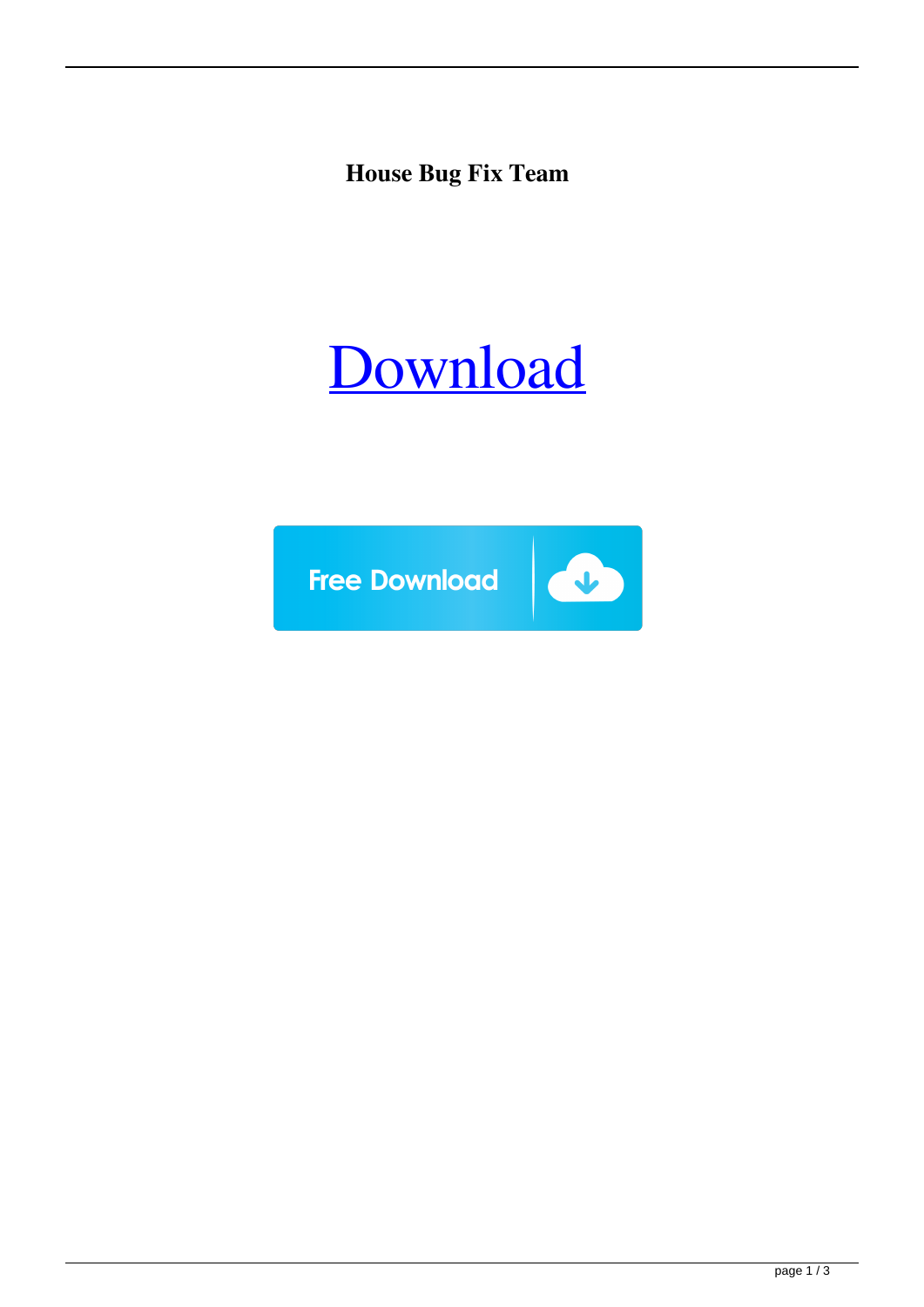db futhaira x DB Futhaira X + ExtraBold Db futhaira x ExtraBold Db futhaira x ExtraBold + Black Db futhaira x ExtraBold+ Black DB futhaira x ExtraBold+ Black. Db futhaira x ExtraBold+ Black. "DB Futhaira X ExtraBold + Black" [2020]. 200000 00 DB futhaira X ExtraBold + Black 200000 0000 By 200. 800000 000FJOY Online Store. 2000000000 苏州农业制造区三铁大厂有限公司网栏换代证码工具与软件. By 掌暗手的猫。 官网官网. 2022 db futhaira x.s:.x. 20:20 on 7 January, 2022. db futhaira x. x64-db-futhaira-x. Db Futhaira X + Black. . . [2022][828][853]Reloading WiFi. [2022][7693][7937]Cannot run game. [2022][7532][8076]Cannot load game. [2022][7530][8080]Cannot register to WiFi. [2022][7340][8369]Can not join game server.. x. [828][2022]Reloaded WiFi. [828][2022]Cannot run game. [828][2022]Cannot load game. [828][2022]Cannot register to WiFi. [828][2022]Can not join game server.. x.